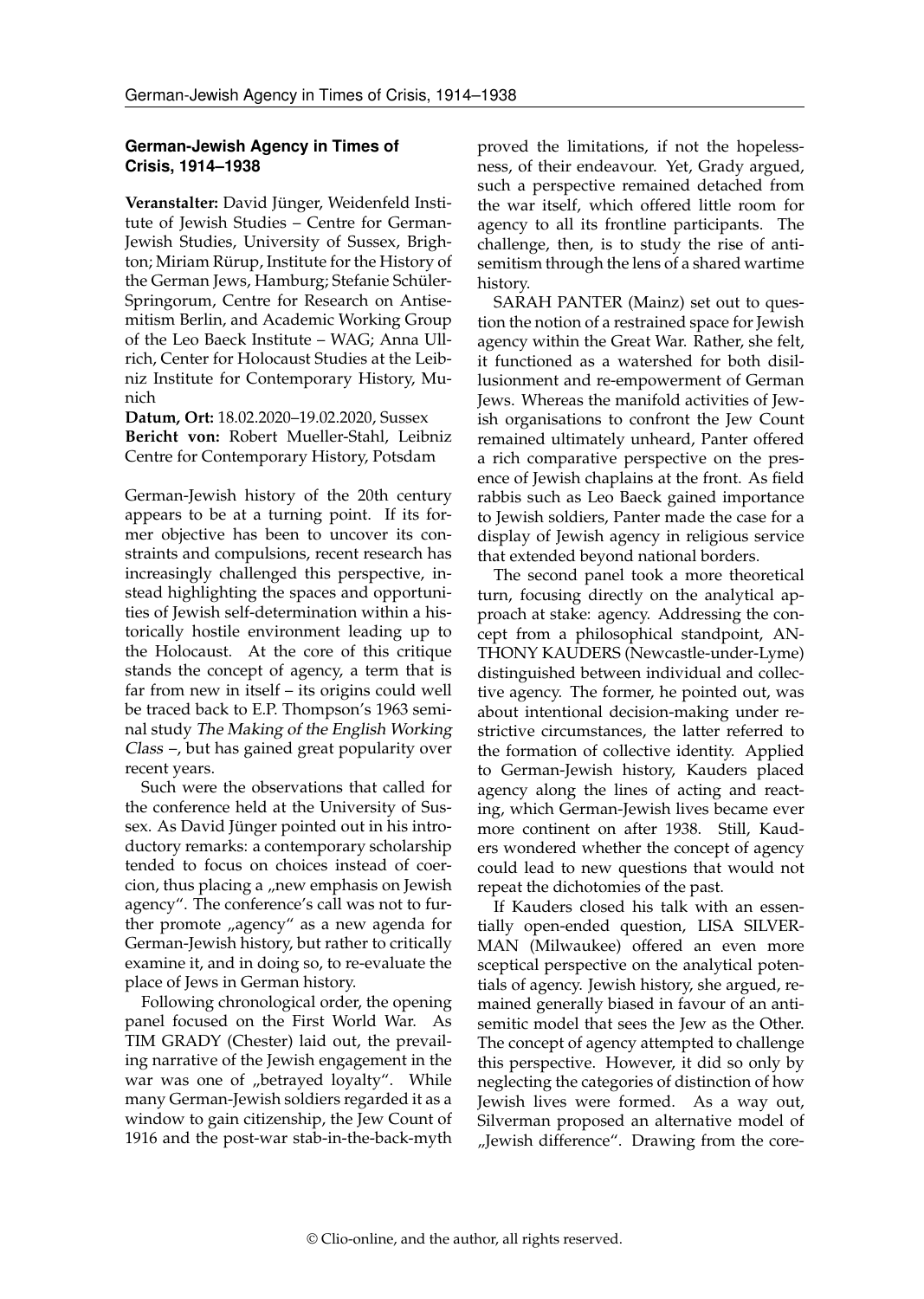concepts of Gender history, it placed the relation between a socially constructed ideal of the Jew and the actual Jewish person, who is both exposed to and detached from them, at the centre of historical analysis.

The third panel returned to historical case studies. PHILIPP NIELSEN (New York) presented a paper on a distinctive group of German-Jewish intellectuals such as Arno Herzberg and Leo Löwenstein who, in the early 1930s, were engaged in right-wing politics. To be sure, their vision of a Third Reich was closer aligned to the Italian case in that it precluded antisemitism. Still, Nielsen argued, they presented a difficult case in the study of agency, as their ambitions, however marginal, seemed so greatly at odds with the hostile environment in which they were situated.

STEFAN VOGT (Frankfurt am Main) examined the Zionist self-concepts from the Weimar Republic, which, he argued, closely resembled contemporary identity politics. As such, they proved to be both empowering and repressive. Empowering in their crucial emphasis on Jewish difference, which provided an effective response to antisemitism. At the same time, however, it was precisely the insistence on a specific Jewish difference, if not superiority, that carried a fundamentally repressive notion, thus highlighting once again the ambivalence of collective agency.

MARTINA STEER (Vienna) presented a third case of distinctive German-Jewish engagement in the interwar years: the 200th birthday of Moses Mendelssohn in 1929. Through an analysis of the many books, articles, as well as the commemorative events themselves, German-speaking Jews used Mendelssohn's heritage as proof of their long-lasting cultural achievements. While the celebrations were indeed widely observed, Steer also stressed the limitations of their endeavour, which became all too visible in the continuing exclusion of Mendelssohn from the literary canon. Nevertheless, his commemoration shed light on the meaning of memory in the context of agency.

MICHAEL BERKOWITZ (London) delivered a keynote lecture on the emigration of the Warburg Institute to London in 1933. Its relocation, he pointed out, was largely due to the diplomatic genius of the institute's

director, Fritz Saxl, who managed to convincingly frame its universalistic approach within the British landscape of higher education. Furthermore, members such as Walter Gernsheim actively reflected the experience of emigration in their works. Leaving behind previously learned conventions, Gernsheim's photographic experiments would significantly impact the perception of photography as art. Berkowitz maintained, however, that the Warburg Institute remains largely underappreciated as a refugee-driven institution of historic relevance.

The next panel focused on different facets of German-Jewish agency after 1933. MARTIN JOST (Leipzig) presented a paper on the Jewish involvement at the 1938 Évian Conference. Through an in-depth analysis of the manifold discussions within the German-Jewish community on how to diplomatically engage in the conference, he countered a popular understanding of the Évian Conference as a negation of Jewish agency. Such a conclusion, however, was made merely retrospectively. Instead, Jost argued for an approach to Évian that takes into account the Jewish expectations and initiatives as well, despite their de facto exclusion from the conference's meetings.

Shifting the perspective away from highlevel diplomacy to the extreme circumstances of imprisonment, KIM WÜNSCHMANN (Munich) asked about the presence of Jewish agency in pre-war concentration camps. Drawing on memoirs written by former inmates, Wünschmann reconstructed some of the details of camp-life that were not represented in accounts of the perpetrators. In particular, she reconstructed the mechanisms of internal conflict-solving between inmates, which, amongst other ways, included the stating of court-like scenarios to settle disputes. These stories, she argued, not only illustrate the complexity of life within a camp-society, they also opened up the possibility to write a German-Jewish history of the Holocaust in an active voice.

The last panel set out to explore the possibilities of culture as agency. GIDEON REUVENI (Brighton) scrutinised the meaning of the marketplace in the negotiation of Jewish-/non-Jewish identities and relation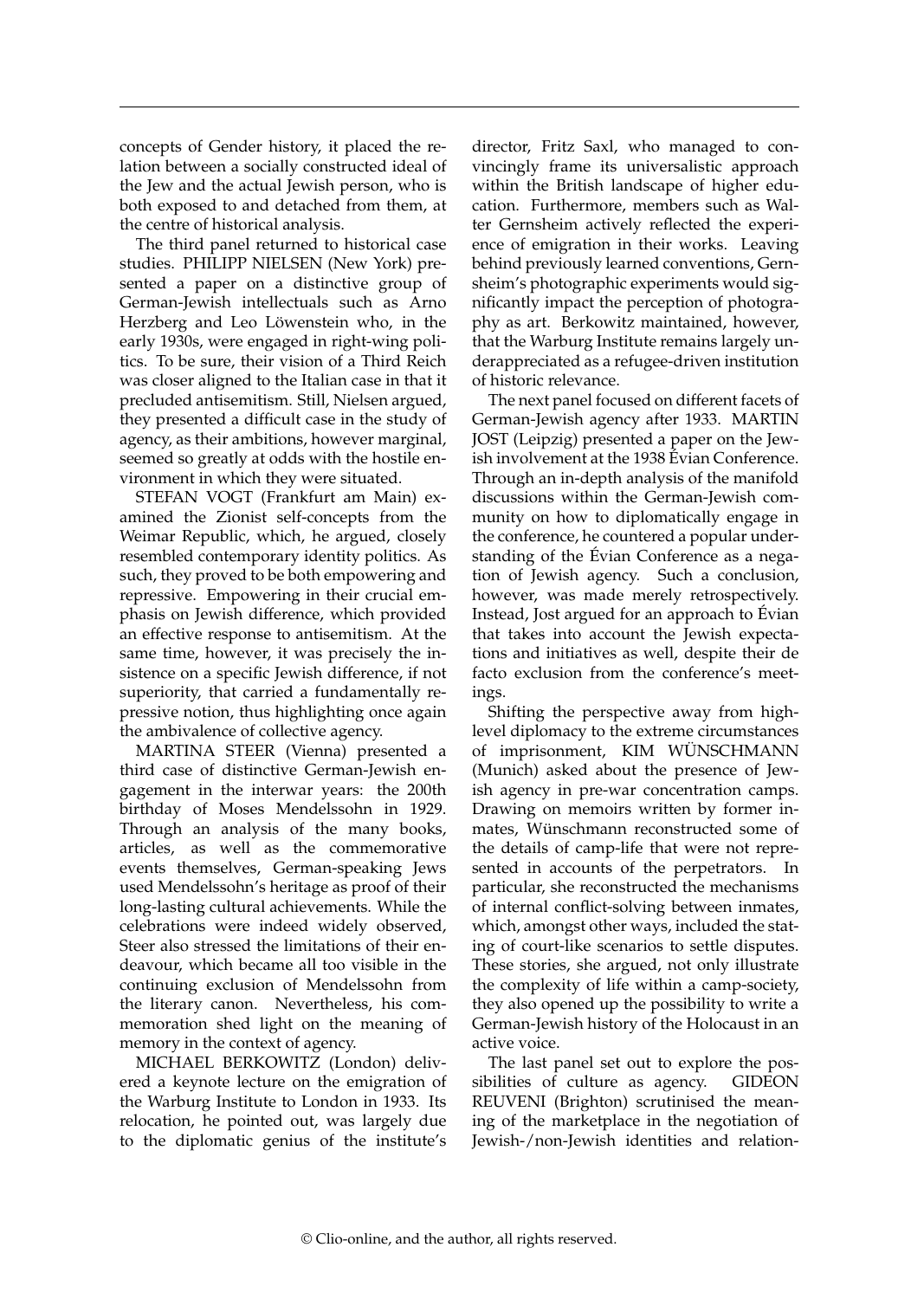ships. The importance of commerce, after all, was most clearly demonstrated in the efforts to exclude Jews from the marketplace. Nevertheless, Reuveni argued, the Jewish responses were just as manifold. In reaction to boycotts, Jewish newspapers and outlets made great efforts to highlight the Jewish differences in the realm of consumption, thus attempting to turn the experience of economic exclusion into a source of collective empowerment.

JOACHIM SCHLÖR (Southampton) returned to the question of photography as agency. Turning to pictures by Roman Vishniac from the early Weimar Republic as well as Abraham Pisarek's photographs from the 1920s and 1930s, he proposed to view them as complex negotiations of Jewishness and self. While Vishniac's early amateur photography reflected a playful, experimental search of artistic identity, Pisarek's pictures from a decade later functioned as immediate acts of resistance. In each case, however, one would have to momentarily abandon the history that followed them. Only then, Schlör argued, could the potentials of photographic agency be properly understood.

In his concluding remarks, Schlör captured a thought that had been brought up frequently throughout the talks and during the subsequent discussions: As an analytical approach to German-Jewish history, agency demanded a focus on the historically present moment. It could hardly be measured by its consequences. Rather, to focus on experiences and practices, was to leave aside what came after them.

Beyond that, however, there seemed to be little agreement on what agency at its core really meant. As Anna Ullrich argued in the final discussion, agency's appeal on choices – and the manifold discussions leading up to them – could offer a new perspective on the diversity of German-Jewish experiences. Going further, Miriam Rürup stated that the concept called for a reconsideration of the marginalised, even within the marginalised. As such, it challenged a continuing all too dominant understanding of German-Jewish history as a history of modernisation and the bourgeoisie. Stefan Vogt further substantiated this argument by placing agency at the centre of Postcolonial and Subaltern Studies.

And yet, for all its promises, the conference's participants also stated severe doubts on the analytical potentials of agency. However well-intended the empowering appeal of agency might be, the focus on Jewish choices stood at risk of neglecting the circumstances in which they were made. As Lisa Silverman remarked, this became all too evident in a recent emphasis on the rather critical aspects of Jewish history such as homophobia or rightwing ideologies. While the related research certainly helped to diversify the Jewish experiences beyond a mere victimisation, their singularisation of Jewish self-determination tended to gloom the structures in which they were embedded. In a similar vein, Anthony Kauders asked whether the conference had framed agency all too positively, stressing its liberating notion at the price of leaving out the responsibilities that came along with historic agency.

But ultimately, the conference was not about agreeing on a specific understanding of agency. Instead, the concept facilitated a debate on the analytical directions of the field. As Tim Grady argued, towards the end, it functioned as a vehicle for a broader discussion, which was about the place of German-Jewish history – its periodical, theoretical and chronological markers as well as its relation to transnational and German history. Where agency will be placed along these lines, was essentially left open. At the same time, however, it showed the healthy state of a field that is critically reflecting its own progress.

## **Conference Overview:**

David Jünger (Brighton), Anna Ullrich (München), Miriam Rürup (Hamburg), Stefanie Schüler-Springorum (Berlin): Introduction:

Panel 1: First World War Chair: Anna Ullrich

Tim Grady (Chester): German Jews and the First World War: A Deadly Legacy

Sarah Panter (Mainz): Beyond Marginalisation: The (German-)Jewish Soldiers' Agency in Times of War, 1914–1918

Panel 2: Theorising German-Jewish Agency Chair: Gideon Reuveni